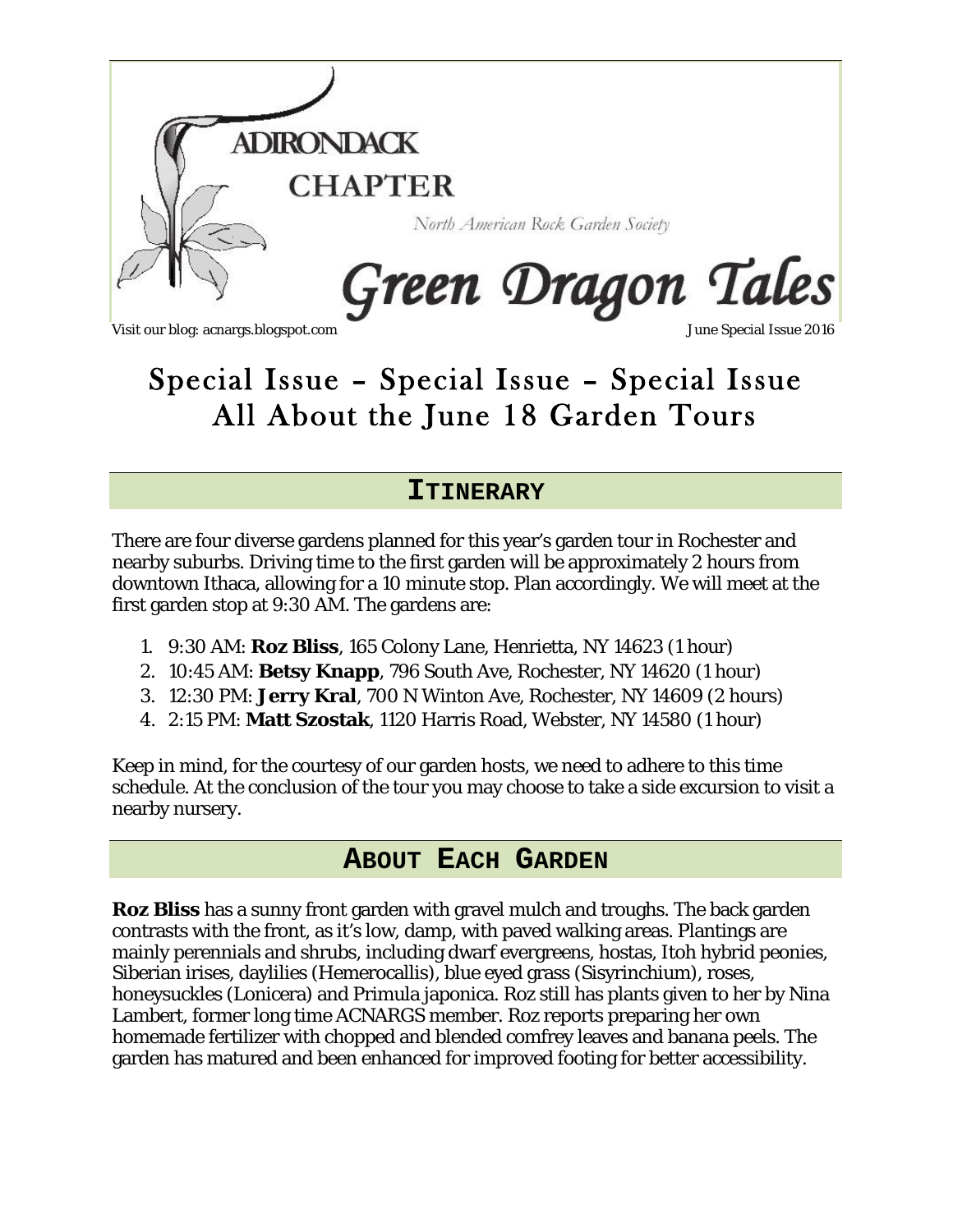**Betsy Knapp** is the well-known trough vendor for most of the NARGS Eastern Study events. She has a city lot with a manicured garden, which includes (of course) planted troughs, dwarf conifers, pruned boxwood, a paved patio, and vines. This garden is a perfect example of how to have fun with gardening, doing a lot in a small space.

**Jerry and Karen Kral** started the design and construction of their gardens in 1992. Over a half mile of bluestone pathways interconnect dozens of raised beds and rock gardens. This allows an intense planting of over 1,000 taxa of plants including over 300 conifer and ginkgo cultivars. The emphasis is to aesthetically display rare and unusual plants. Unique and whimsical statuary, garden art, rock walls, benches, water features, and intimate sitting nooks create a total garden experience. The gardens currently occupy almost an acre within the city of Rochester and are considered the



most visited private gardens in the region. Jerry and Karen have hosted local, regional, national and international plant societies. The gardens are unusual in that there are few sweeping vistas. Once in the gardens, the meandering paths limit viewing distances and create a sense of lush, botanical mystery.

**In Matt Szostak's** garden, the eye is drawn to his beautiful center island and the flowing Wisteria tree. The center island is a feast for the eyes but there is so much more! Matt has been an avid plant collector since 2001 and gravitates to the rare and unique. His paradise, complete with a waterfall and pond, boasts a garden with well- maintained paths and an expanse of daylilies basking in the sun. He has supplemented his diversity of perennials with beautiful trees and shrubs of all kinds.



#### **What to bring:**

Hat, sunscreen, insect repellant, camera, clothing layers, e.g. warm layer like windbreaker/sweater, rain gear and umbrella if rain is possible, water bottle/drinks, folding chair (there will not be lunch seating for everyone). Please bring GPS and/or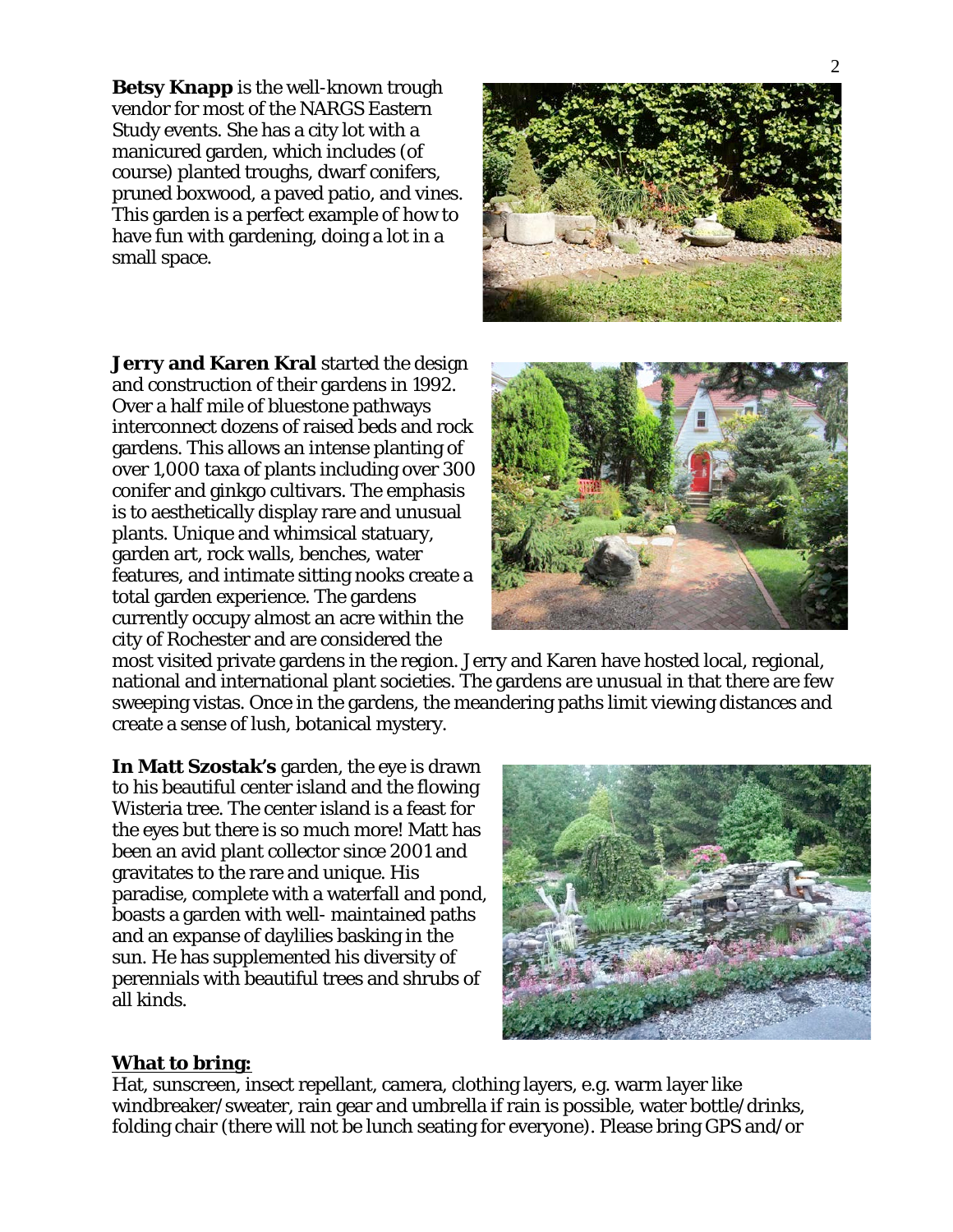directions since I'm not familiar with Rochester. Bring your own lunch (there may be fast food stops en route or close to our route) . Bring cash if garden stop #4 has plants for sale.

If you plan to join this tour, please RSVP to John Gilrein, Tour Organizer, by email [basecamp@alum.syracuse.edu] by June 15, 2016. If you're a maybe, you can let me know that on email. I just want an idea of the number of people on our tour to let the hosts know.

## **GARDEN TOUR ETIQUETTE**

Try to take advantage of en route toilet facilities. Stick to walking on the lawn and paths. No seed collection without the owner's permission. Show appreciation to our generous hosts. Try to stick to the planned times. It's a long day, with the trip from Ithaca and 4 gardens; you're welcome to participate in all or part of the tour as your time allows. No pets. You are welcome to share a plant with hosts if you have plants to share.

## **OPTIONAL SIDE EXCURSIONS**

On your own time you may wish to check out these other destinations in the area.

- 1) Thousand Acre Swamp, Penfield: Nature Conservancy Preserve
- 2) Bristol's Garden Center, Victor, on NY 96, open until 7 PM.
- 3) Palmiter's Nursery, Avon, closes at 5 PM.
- 4) Highland Park, Rochester.
- 5) Unfortunately not Oriental Garden Supply, Pittsford, since it closes at 4 PM.

Bristol's was the Rochester area vendor to visit for rock garden plants, but my understanding is that their rock garden inventory is reduced from the past. It's still a large nursery with a great variety (trees, shrubs, perennials, annuals, supplies).

### **DIRECTIONS**

Directions start at the Ithaca Bakery, 400 North Meadow Street, Ithaca, and the directions assume you can find NY 89 North [Taughannock Boulevard]. The times listed do not include stops, and there are NY Thruway tolls for the trip out and the return trip. It's a long drive to Rochester, but each garden on the tour is close to the one following it. If you don't have a GPS or smart phone, please consider printing the directions from Google Maps or a similar program that provides maps & directions, and you will get exact distances between turns.

**Destination #1 Roz Bliss, 89 miles/1 hour 45 minutes.** 

- 1) Take NY 89 NORTH from Ithaca to Varick/County Rt 128
	- 2) LEFT on CR 128 WEST to NY 414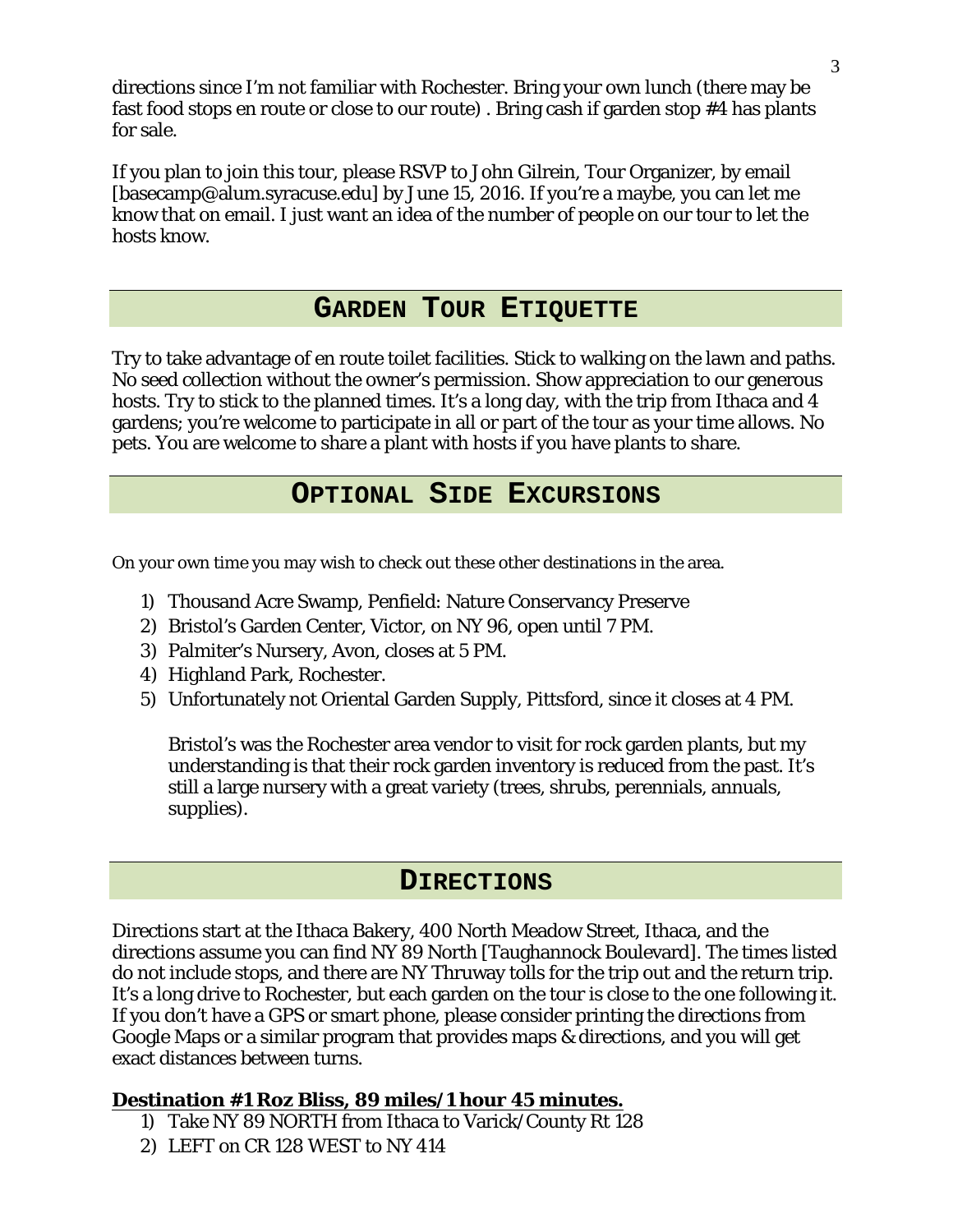- 3) LEFT on NY 414 SOUTH
- 4) First right on White Road WEST
- 5) RIGHT on NY 96 NORTH, follow NY 96 to the Thruway (Interstate 90)
- 6) Take Thruway 90 WEST to EXIT 46 (Interstate 390)
- 7) \*Note there is a complex exiting pattern\*
- 8) Follow ramp for INT 390 North but take the RIGHT FORK on the ramp for NY 253 Lehigh Station Road [don't get on INT 390 NORTH!!]
- 9) Turn RIGHT on NY 253 EAST and go 2.1 miles
- 10)LEFT on Masthead Way
- 11) LEFT on Colony Lane to 165 on the left. **Park on the road.**

#### **Destination #2 Betsy Knapp, 7 miles/13 minutes**

- 1) NORTH on Colony Lane
- 2) LEFT on Calkins Road WEST
- 3) RIGHT on NY 15A NORTH
- 4) Get on Interstate 390 NORTH
- 5) Follow 390 NORTH as it merges with INT 590
- 6) Take EXIT 16 East Henrietta Road
- 7) RIGHT on East Henrietta Road NORTH
- 8) Soft RIGHT/Veer onto South Avenue
- 9) Go 1.7 miles to 796 South Ave on the right **Park on street**

#### **LUNCH 1145 AM to 1215 PM [strongly suggested that bring your own]**

**Destination #3 Jerry Kral , 5 miles/11 minutes** 

- 1) RIGHT on South Avenue NORTH
- 2) RIGHT on Byron Street
- 3) Turn & merge into INTERSTATE 490 EAST
- 4) Take EXIT 20 Winton Road
- 5) Merge into Norris Drive
- 6) LEFT turn onto South Winton Road
- 7) Go 1.4 miles NORTH on Winton to 900 North Winton on the right **Park on the street**

**Destination #4 Matt Szostak, 10 miles/16 minutes** 

- 1) RIGHT on N Winton Road NORTH
- 2) RIGHT on Empire Boulevard NY 404 EAST
- 3) RIGHT on Plank Road EAST
- 4) LEFT on Harris Road to 1120 Harris Road on the right